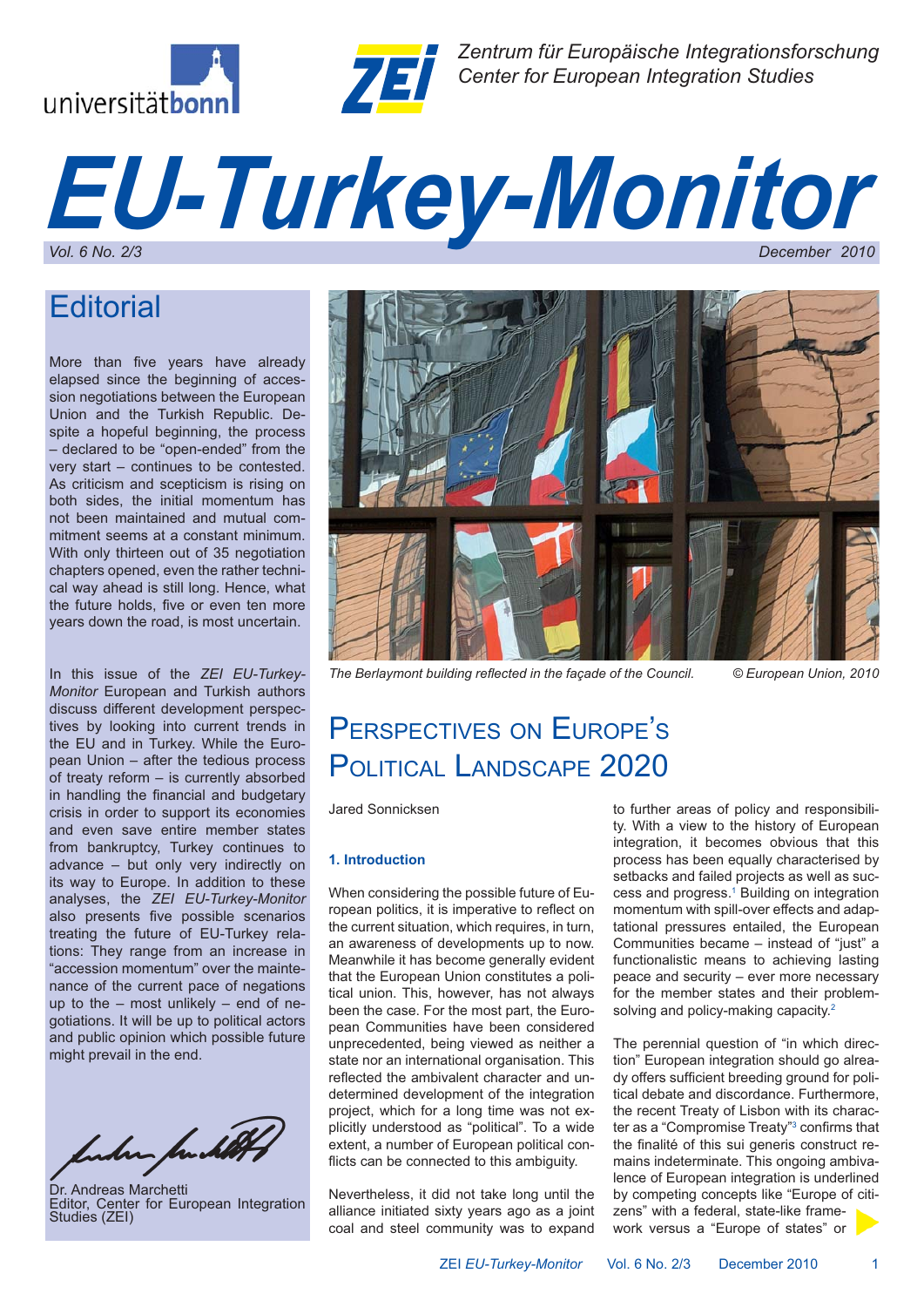"Europe à la carte" of various degrees and flexible integration.4 To be sure, there is political conflict or contestation in the EU, but its nature is particularly delicate, even precarious in light of the EU itself being a contested polity. Accordingly, in the policy-dimension, i.e. in carrying out an ever increasing amount of tasks and responsibilities, the EU is, on the one hand, a source of political dispute. In the polity-dimension on the other hand, i.e. regarding the questions of its ultimate goals and nature of the union as well as the critical questioning of its legitimacy, the EU serves likewise as an object of political debate, itself being even politically controversial. Moreover, it can be supposed with utmost certainty that these issues will remain volatile for European political actors in the politics-dimension and, if anything, will intensify.

This dense overview of the current political situation of the Union provides a good starting point for thinking about the political landscape of Europe 2020. The political process is understood here in a classical sense, as a process of contestation around values, goods and services (whether material or immaterial, of regulatory or distributive character), whose provision, regulation and distribution are determined through a collectively binding decision-making process in a polity or political system (in this case: the EU). At the same time, the term "political landscape" commonly refers mainly to the political party circumstances, for example, following an election. In the following however, the term will be applied in a broader sense, meaning that policy areas and, above all, cleavages (or dimensions of conflict) will be considered that are especially significant and politically contentious for the EU.5

#### **2. Political Cleavages in Europe**

Certain political issues, often in combination with one another, become inflamed along a cleavage or "fault line" of division in a society. These cleavages are thus significant as they offer a basis for mobilising political competition.6 Of course, not all possible cleavages are relevant or even existent in all political systems. Rather, the political cleavages that belong to a certain political landscape are correlated to the particular society and the political system it encompasses; in short, different societies have not only different conflicts, but also different types of political contestation. While classic cleavages like "centre vs. periphery" or "labour vs. capital" are manifest in the sphere of EU politics, the EU exhibits its own dimensions of conflict, evident of its peculiar character. In the EU of the present and in the next years, the main cleavages could be summarised as follows:

- Pro- vs. Anti-Integration
- Left vs. Right
- Small vs. Big Member States
- Rich vs. Poor Member States
- New vs. Old Europe
- Neoliberalism vs. Welfare State
- Transatlantic vs. Autarky
- Supranational vs. Intergovernmental

For the political process in the sense of politics and particularly for political party competition in general, the significance of the left-right divide is paramount. While political actors and parties at EU level can also be located in "left" or "social" versus "right" or "conservative" positions, this divide does not play the primary role there, in contrast to national political systems. This cleavage is further complicated by the issue of European integration: whether a party identifies itself as either social or conservative, for instance, says little about how the party positions itself at EU level. Indeed, there are pro-integration as well as integration sceptical parties and individual politicians on both sides of the political spectrum.7 To characterise political cleavages in the EU, both dimensions would need to be viewed together.

Given the nature of the EU as a predominantly economic oriented decision-making system, it should come as no surprise that political actors have been especially difficult to map along both dimensions. This applies all the more so, considering that election campaigns in Europe (including to the European Parliament) are carried out by national parties, which are positioned mainly along the left-right scale. It seems questionable that one or the other cleavage could come to dominate EU politics. Both dimensions seem to be increasingly polarised and politicised, but most likely the previously "sleeping giant" of pro- vs. anti-integration as a political cleavage will become particularly controversial in the future.<sup>8</sup> Moreover, the results from the 2009 elections to the European Parliament confirm the trend of a growing mobilisation around EU issues, which – judging by the record successes of so-called "Eurosceptics" and even explicitly anti-EU parties – is not necessarily promising for the future development of European politics.<sup>9</sup>

The tension between small and big member states, on the other hand, emerges with individual decisions, but is strongest in the course of treaty revisions.<sup>10</sup> This type of dispute is also embedded in the decision-making processes and patterns of representation of the EU institutions. For instance, parliamentary seats and voting weights are not allocated on a strictly proportional basis, but rather in rough relation to member state population with substantial discrepancies and an over-representation of smaller member states (in the European Parliament, the Council of Ministers and the Commission), while the treaties also guarantee manifold veto powers and blocking minorities.<sup>11</sup> The growing diversity of the Union could also exacerbate, rather than

moderate the conflict potential of this division. For similar reasons, the same applies for the dimension of "rich" versus "poor" member states. This divide has widened already due to the EU enlargement to its current 27 countries and is thus closely intertwined with the conflict potential of "new" versus "old" member states.

As in the case of the left-right and integration dimensions, this example illustrates that, rather than discrete issue fields, a great deal of overlap exists between these dimensions that, in many cases, even exacerbate one another. Granted, since the Eastern Enlargement of the EU of 2004/2007, there have been few clashes along the "old" vs. "new" member states dimension. Thus one could postulate that the admission of "new" member states has induced fewer "new" conflicts into the Union, but rather intensified the existing cleavages (small vs. big, poor vs. rich).<sup>12</sup> Still, one cannot disregard altogether the potential of an "old" vs. "new" cleavage, especially with regard to foreign policy. In the context of the issue concerning a "transatlantic" vs. an "autarkic" (i.e. independent) orientation for European foreign policy, the various interests and goals can and will remain contentious, not only, but particularly between old and new member states.<sup>13</sup> The dispute among EU member states triggered by the run-up to the Iraq War in 2003 or the ongoing tension in relations between the Common Foreign and Security Policy and NATO demonstrate that the issue of the Union's orientation in foreign, security and defence matters has not only been insufficiently resolved, it bears further potential for major dissent.

From a structural as well as policy perspective, the "neoliberalism" vs. "welfare state" and "supranational" vs. "intergovernmental" cleavages warrant particular consideration. Both are closely connected to the Polity-issue and affect multiple conflict dimensions, while encompassing various levels, namely institutional and policy-field related factors. With regard to the former, it should be emphasised that, barring any major reforms, questions pertaining to a "social Europe" and any form of EU redistributive policy face particular restrictions from the outset due to treaty law. But with the financial crisis of 2008 and the ensuing 2010 Euro Crisis at the latest, calls for European market corrections to market failures could surely be expected to get louder in the future. The socio-economic dimension is linked, in turn, substantially to the dualism of supranationalism and intergovernmentalism in integration. The latter represents perhaps the fundamental cleavage in European politics par excellence. Though it is not new, it will maintain its currency nonetheless. In parallel, debates along this dimension will be triggered more frequently (e.g. because the Treaty of Lisbon expands EU competences on the one hand, while strengthening intergovernmental elements – like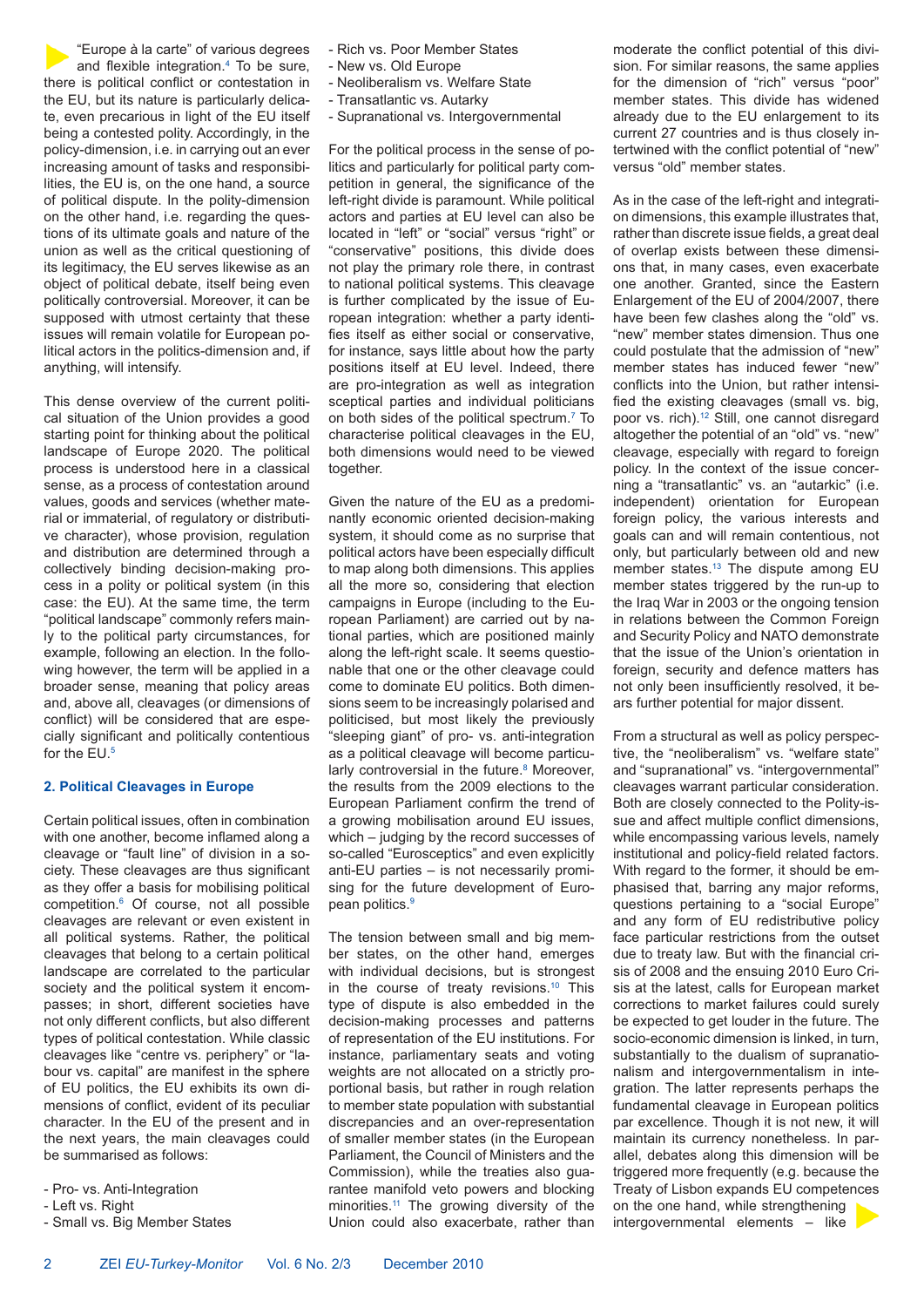the inclusion of national parliaments or subsidiarity reviews – at the same time). These conflicts, however, will become more difficult to organise or resolve in an ever more disparate Union. If anything, it is precisely this multi-dimensional diversity of member state preferences that can be deemed the main source of the "political" in Europe.14

### **3. Outlook toward 2020**

How the political landscape of Europe develops in the future will depend on multiple factors. Admittedly, this sort of general, almost trivial statement can apply to any political system or country. Indeed, developments are initiated often more by reactions to crises, externalities or catastrophes of a "higher power" that emerge in the shortterm rather than by far-sighted strategies and are thus widely unpredictable. Nevertheless, the assertion above is superlatively valid for the EU. For the EU in its current stage, in contrast to most states, polities or international organisations, cannot yet be conceived as a "final good". To that extent, the Union is still far too indeterminate – both with regard to enlargement or widening as well as its authority or deepening. This condition endows the EU, which is already sui generis or "one of a kind" in a structural and functional sense, with an additional dimension of uniqueness. And as long as its constitution (understood in a dual sense) is under construction, the polity-dimension will remain a core feature of Europe's political landscape, a feature that – when considering the future development of the EU – has to be considered from the outset.

Based on the provisions of the Lisbon Treaty and political developments up to now, several tendencies on future EU politics can nevertheless be concluded. The Treaty of Lisbon has endured a truly "difficult birth" which began after the failure of the Treaty for a European Constitution and experienced its own crisis of ratification along the way. This treaty and the corresponding treaty-making process thus give particularly good reason to expect fewer grand visions

### **CHRONOLOGY**

compiled by Dr. Volkan Altintas

**10 May 2010:** At the EU-Turkey Accession Council press conference, EU Commissioner for Enlargement, Stefan Füle, fuels hopes for the opening of more negotiation chapters in the course of the year.

**31 May 2010:** Israeli-Turkish relations deteriorate after an Israeli intervention on the "Freedom Flotilla" off the coast of the Gaza Strip.

**30 June 2010:** The EU and Turkey open the negotiation chapter on food safety, veterinary and phytosanitary policy.

in the EU, or at least fewer serious attempts to realise such far-reaching plans. Instead, European politics in general as well as any treaty revisions will continue to be strongly oriented toward consensus and compromise. Accordingly, this seems politically essential for the Union, since its structural complexity and the predominant need for consensual decision making will remain, rather than giving way to a clearer, more cohesive model of integration. An additional reason to expect a more modest tone from Brussels is provided by the "Europe 2020" programme.15 This strategy paper sets noticeably lesser ambitious goals than the Lisbon Strategy declared in 2000, according to which Europe was to become the most competitive, dynamic and knowledge-based economic area in the world by 2010.<sup>16</sup> In the next decade, the EU will perhaps be more of a "Europe of projects".<sup>17</sup> Of course this perspective does not preclude that a constitutional debate could re-emerge in the next few years. The impact of such a discussion, however, would probably be marginal.

On account of the Lisbon Treaty, citizens, civil-society actors and interest groups in Europe have gained additional direct and intermediate channels of participation in order to have an influence on European decisions.18 Surely the ubiquitously criticised democracy deficit of European governance has not been resolved entirely, but it has been redressed in part, for example by upgrading the directly elected European Parliament, enhancing inclusion of national parliaments or introducing a European wide citizen right to initiative. Indeed, the significance and trajectory of European political decisions is growing continuously, while the opportunities for citizen participation in decision-making processes have expanded concomitantly, though reactively. Above all, this indicates that, in future, the polity, policies and politics of the European Union will experience an increasingly intense politicisation. Furthermore, this development toward a more politicised EU represents the "novelty" of the changing political landscape of Europe. And it is also in this context that a self-perpetuating European dilem-

**1 July 2010:** Belgium takes over the Council Presidency.

**12 September 2010:** A constitutional referendum supports the course of Prime Minister Recep Tayyip Erdogan's government as voters approve 26 amendments to the country's Constitution, dating back to 1982.

**9 November 2010:** The European Commission publishes its annual Progress Report on Turkey.

*Dr. Volkan Altintas is Junior Fellow at ZEI.*

ma becomes salient. The compromise or "hodgepodge" character of the EU, which is absolutely necessary for its acceptance as well as conflict- and problem-solving capacity, will, in turn, facilitate and ultimately intensify further political contestation.

1) Kühnhardt, Ludger (2009): "Europäische Integrationserfahrungen. Periodisierungen und Begründungswandel", in: Decker, Frank / Höreth, Marcus (Hrsg.) Die Verfassung Europas. Perspektiven des Integrationsprojekts, Wiesbaden: VS-Verlag S. 31-49.

2) Katenhusen, Ines / Lamping, Wolfram (2003): "Demokratie, europäische Integration und Institutionenwandel", in: dies./ders. (Hrsg.) Demokratien in Europa. Der Einfluss der europäischen Integration auf Institutionenwandel und neue Konturen des demokratischen Verfassungsstaates, Opladen: Leske+Budrich, S. 9-28

3) Marchetti, Andreas / Demesmay, Claire (2010): "Einleitung", in: ders./dies. (Hrsg.) Der Vertrag von Lissabon. Analyse und Bewertung, Baden-Baden: Nomos, S. 21-32, pg. 25.

4) Aubel, Jean-Pierre van / Nispen, Frans K.M. van (2002): "Living Apart Together in Europe", in: Audretsch, David / Bonser, Charles (Ed.) Globalization and Regionalization. Challenges for Public Policy, Dordrecht: Kluwer Academic Publishers, S. 97-104

5) As a concept for global "political landscape" after the end of the Cold War, compare: Link, Werner (2001): Die Neuordnung der Weltpolitik. Grundprobleme globaler Politik an der Schwelle zum 21. Jahrhundert, 3. Auflage, München: Beck.

6) Lipset, Seymour Martin / Rokkan, Stein (1967): "Cleavage Structures, Party Systems, and Voter Alignments: An Introduction", in: ibid./ibid. (Ed.) Party Systems and Voter Alignments. Cross-National Perspectives, New York: Free Press, 1-64

7) Hooghe, Liesbet / Marks, Gary / Wilson, Carole (2004): "Does left/right structure party positions on European Integration?", in: Marks, Gary / Steenbergen, Marco (Ed.) European Integration and Political Conflict, Cambridge: Cambridge University Press, S. 120-140.

8) Eijk, Cess van der / Franklin, Mark N. (2004): "Potential for contestation on European matters at national elections in Europe", in: Marks, Gary / Steenbergen, Marco (Ed.) European Integration and Political Conflict, Cambridge: Cambridge University Press, S. 32-50.

9) Sonnicksen, Jared (2009): "The Seventh Election to the European Parliament. Reflections on the campaigns and electoral results", in: EU-Turkey Monitor (5) 2: 1-3, Bonn: Zentrum für Integrationsforschung (ZEI).

10) Magnette, Paul / Nicolaidis, Kalypso (2003): "Large and Small Member States in the European Union. Reinventing the Balance", in: Research and European Issues (Notre Europe) Nr. 25.

11) Höreth, Marcus / Sonnicksen, Jared (2008) Making and breaking promises. The European Union under the Treaty of Lisbon (Discussion Paper, C 181), Bonn: ZEI. 12) Nugent, Neill (2006): The Government and Politics of the European Union, 6th Ed., Basingstoke: Palgrave, especially pg. 73ff.

13) Lansford, Tom / Tashev, Blagovest (Eds.) (2005): Old Europe, New Europe and the US. Renegotiating Transatlantic Security in the Post 9/11 Era, Hampshire: Ashgate.

14) Landfried, Christine (2002): Das politische Europa. Differenz als Potential der Europäischen Union, Baden-Baden: Nomos.

15) European Commission (2010): Europe 2020. A Strategy for smart, sustainable and inclusive growth, Brussels (COM (2010) 2020).

16) European Council (2000): Presidency Conclusions – Lisbon, 23 and 24 March 2000 (SN 100/00).

17) Hofmann, Andreas / Wessels, Wolfgang (2009): "Eine dauerhafte Verfassung für Europa? Die Beantwortung konstitutioneller Grundfragen durch den Vertrag von Lissabon", in: Decker, Frank / Höreth, Marcus (Ed.) Die Verfassung Europas. Perspektiven des Integrationsprojekts, Wiesbaden: VS-Verlag S. 69-95, pg. 92f. 18) Sonnicksen, Jared (2010): "Die demokratischen Grundsätze", in: Marchetti, Andreas / Demesmay, Claire (Ed.) Der Vertrag von Lissabon. Analyse und Bewertung, Baden-Baden: Nomos, S. 143-160.

*Jared Sonnicksen, M.A., is a Teaching and Research Assistant with the Department of Political Science and Sociology at the University of Bonn.*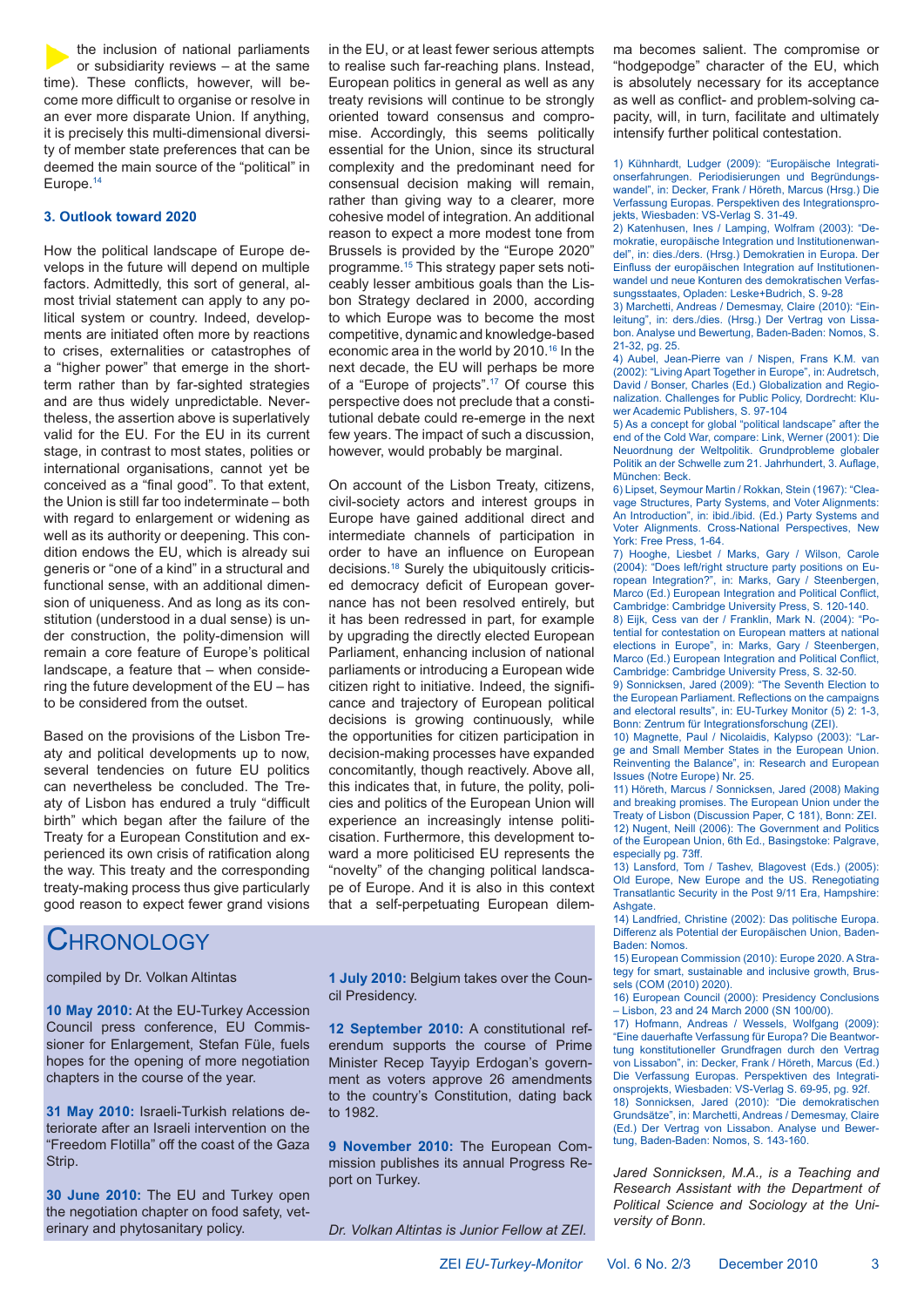### THE EU AT A CROSSROADS Scenarios of the Union's Development

Louis-Marie Clouet and Andreas Marchetti

The European Union currently is at a crossroads. Based on a this assessment, a joint research group of ZEI and Ifri formulated four different scenarios for the future of the European Union. Looking at the next decade, the scenarios take into consideration internal and external developments of the Union. The implications for EU-Turkey relations are evident: Only a strong, self-confident and stable European Union will eventually welcome Turkey as a new member. However, current trends can be interpreted in different directions.

#### **Scenario I: The "second founding"1 of the European Union**

Union and member states' policies largely respond to current challenges and expectations. Increased international standing and an overall positive economic development increase acceptance of European policies in the eyes of political actors and the public. Conscious of the added value of member states acting together, the European Union supports the sustainable transformation of Europe's economy and also acts more unified on the international scene. More efficient instruments will be developed, leading even to slight modifications of the existing treaties. In important policy fields, strategies will be formulated and existing ones updated, particularly focussing on a better interplay between Union and member states' actions. Even enlargement policy can be reanimated, positively affecting EU-Turkey relations.

#### **Scenario II: Europe of (un)limited opportunities**

The European Union continues to progress on the basis of the Treaty of Lisbon, with the "méthode Monnet" remaining the guiding principle of the Union's functioning. In how far the Union can positively develop will largely depend on its international performance and economic development: Economically, much will depend on Europe's ability to really develop a knowledge-based and sustainable economy; internationally, much will depend on whether the Union can exercise international leadership, in an increasingly competitive and multilateral world. Here, one central issue will also be if the Union can stick to commitments, particularly if it comes to enlargement. The scenario *Europe of (un)limited opportunities*  hints well beyond the second decade of the 21st century: As scenario of transition it can lead to a more pro-active Union. However, if stagnation or restraint prevail, Europe can also see itself driven back.

### **Scenario III: Europe divided**

While the Union is advancing internationally and economically, the distribution of wealth becomes increasingly unbalanced and therefore the prosperity gap in European societies widens. This leads to a stronger fragmentation *within* member states as well as *between* them. Disputes between member states become more and more pronounced. Increasing social tensions lead to a rise in nationalism – translating into "Euro nationalism" (Timothy Garton Ash) to the outside of the Union. The Union uses its international clout to make the aggregated egoisms of its member states heard on the international stage. However, in the long-run, this behaviour provokes the rejection of "European" norms. Accordingly, the EU will find itself more and more challenged beyond 2020. Hence, the scenario *Europe divided* is neither internally nor externally sustainable and therefore also a scenario of transition. In contrast to *Europe of (un)limited opportunities*, it leads to a more negative development after 2020.

### **Scenario IV: Volatile Europe**

The Union cannot live up to expectations. Rather negative developments in the economic sphere and a decreasing international standing go hand in hand with strongly negative developments in social terms. Although member states also display deficiencies in their policy-output, they are strengthened by growing nationalism, accompanied by increased xenophobia throughout Europe. Even among the acting elite compliance and identification with the Union decrease. The project of European integration is challenged as such, although its structure remains in place to pursue national interests – in contrast to the "spirit of the treaties". Internationally, the EU and its members see themselves more and more marginalized. Europe finds itself politically and economically reduced to its

actual geographic scope as Western peninsula of the Eurasian landmass. Its attractiveness is substantially reduced – willingness to take in new members is equally low as ambitions of countries at its borders to join.

#### **Perspectives**

The Union is indeed at a crossroads and the next decade will decide on the way the Union will develop. Although stakes are high and challenges seem enormous, the Union has enough and sufficient potential to influence its sort. If the Union and its member states act more coherently and tackle inefficiencies, the Union's perspectives are quite good. If, however, national interests or even egoisms increase, the Union's potential will be used up for short-term results. Turkey, as important partner of the EU, has an almost vital interest in a strong and influential EU. If both do their proper homework, relations could possibly exit the current deadlock and strengthen the already existing bonds – for the benefit of both.

1) Ludger Kühnhardt: European Union – The Second Founding: The Changing Rationale of European Integration (Schriften des Zentrum für Europäische Integrationsforschung, 67), 2nd ed. , Baden-Baden: Nomos 2010.

*Dr. Louis-Marie Clouet is Research Fellow at the Institut français des relations internationales (Ifri), Paris. Dr. Andreas Marchetti is Senior Fellow at ZEI. The article is based on findings of the research project "France, Germany and European Crises", funded by the Deutsche Forschungsgemeinschaft (DFG) and the Agence nationale de la recherche (ANR).*



Your stepping stone to an international career!

www.zeimasters.de

Center for European Integration Studies | Zentrum für Europäische Integrationsforschung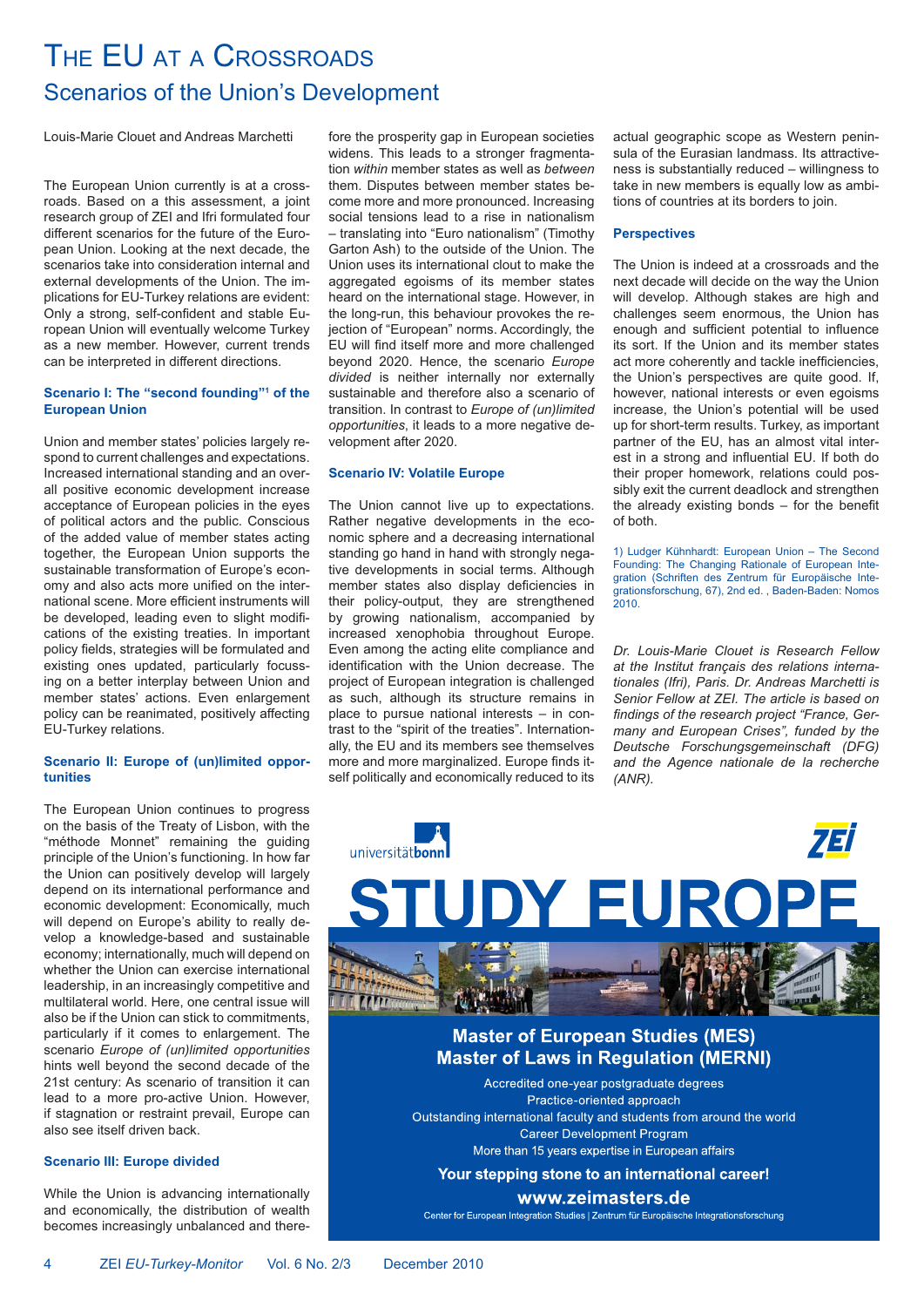### EU-TURKEY RELATIONS Bound to end in a blind alley?

Burak Gümüş and Banu Avuk

The President of the European Commission, José Manuel Barroso, gave his first address on the State of the European Union in Strasbourg in September 2010. He set out his strategic programme for the Union for the next year – just like the annual speeches of US Presidents. By doing so, Barroso evidently is trying to become the face Europe still needs. However, the much-awaited speech to the European Parliament has failed to meet expectations for a strong EU leadership. The Union still has to give proof that it is more than just 27 states combined together.

The challenge for the EU in the coming years will be to fill the Lisbon Treaty with life and particularly to unify its different foreign policy tools in order to play a more pronounced role in the world. However, it is hard to ignore that on the one hand the Union tries to increase political unity on various issues while on the other hand the individual national interests of some of its 27 member states also gain in importance. This – increasing – non-convergence of European national interests also becomes evident in the issue of Turkey's EU membership bid.

In order to act efficiently, the EU needs a well-defined aim in its enlargement policy and a single, firm voice. However, the topic of enlargement was missing in the speech of Barroso in Strasbourg. But what are the EU's goals for its enlargement policy? In absence of a clear-cut answer, Turkey is losing patience with the EU. EU foreign ministers certainly look for possibilities to strengthen ties to Turkey, a nation with growing clout. Therefore, they recently discussed in Brussels about the future of the relationship between member states and Turkey, despite the deep divisions existing among the 27 nations on the issue. However, instead of reviving the stagnating accession negotiations started in 2005, EU High Representative Catherine Ashton offered to develop a "strategic dialogue" on global key issues, independent of accession negotiations: "The purpose of today's debate is … to recognize that as well as a candidate country, Turkey is a partner with us in lots of issues across the world."<sup>1</sup> However, Turkish foreign minister Ahmet Davutoğlu made it clear that Turkey will never accept any replacement or any alternative to the accession process. According to him, deeper strategic ties are therefore directly related to progress in negotiations.2

Accession talks began in 2005, but have

only made little progress ever since. German Chancellor Angela Merkel and French President Nicolas Sarkozy have both rejected the idea of Turkey's membership. As a substitute, both promote the idea of a "privileged partnership" although the EU treaties, at the heart of the acquis, do not mention such an alternative to EU membership. Consequently, these and similar suggestions arouse nothing but declining confidence between the accession partners. Turkey's chief EU negotiator Egemen Bağış even considers such offers as insults to Turkey and confirms the foreign minister's standpoint that Turkey will never accept these.<sup>3</sup> At least, this is not only a position voiced in Turkey: Belgian foreign minister Steven Vanackere supports Bağış and confirms that the goal has been set to be membership.<sup>4</sup> As long as the Union's general rules concerning membership do not change, it is incomprehensible, how non-standard offers can be made to Turkey.

The European Union is deeply divided on the issue of Turkey joining the EU. The Nordic states, Britain and Italy are backing Turkey's cause, because Turkey's rise as a regional power forces the EU to find ways to work more closely with Turkey. The foreign minister of Finland, Alexander Stubb, even estimates that Turkey is more influential in the world than any of the EU member states – together or separately.<sup>5</sup>

However, considering the growing economic and political weight of the country, voices are getting louder in Turkey that EU membership might not be necessary after all. Due to stagnating membership talks, Turkey's target aim of membership suffers under increasing internal scepticism. While the accession talks for membership are ongoing, progress has been sluggish and is on the verge of deadlock. 8 chapters out of a total of 35 are currently blocked by the EU due to the refusal of Turkey to implement the Ankara Protocol and to normalize bilateral relations with Cyprus. Despite five years of negotiations, only 13 chapters have been opened so far: among these, twelve chapters are still open, only one single chapter has been provisionally closed. Considering that EU membership is a strategic goal for Turkey and stakes are high on both sides, EU member states have to deliberate on the way the Union wants to shape its future relations with Turkey. With 35 chapters altogether, 8 blocked due to political reasons and 13 opened, Turkey has more and more difficulties in opening additional negotiation chapters. If measurable progress decreases even more in the future, it is doubtful whether Turkey can really continue the accession process and maintain its clear orientation towards the EU.

#### **Is Turkey "changing sides"?**

In parallel, Turkey's growing engagement in the Middle East has created serious concerns of a possible "axis shift"<sup>6</sup> in its foreign policy. Among the "evidence" put forward in this sense are the increasing number of economic and political agreements with various Arab countries, Turkey's harsh criticism of Israeli operations in Gaza ("One Minute Issue"), the invitation of Hamas leaders by the ruling Justice and Development Party (AKP) to Turkey, the "Uranium Exchange Agreement" between Iran, Brazil and Turkey, and finally, the clear objection to an Israeli military intervention on the "Gaza Freedom Flotilla", resulting inter alia in the deaths of nine Turkish citizens.

To answer the question whether an axial shift is really taking place or not, one has to look at distinct components of this concept. First of all, the most important – if not sole – condition for an axial shift would be, according to the think tank Turksam, the existence of a nuclear power, entangling Turkey in its gravitation field.<sup> $7$ </sup> Yet, there is no such actor in the Middle East attracting Turkey. Accordingly, Turkey cannot change its orientation by itself because of its limited own capacity, making it dependent on scientific and technological progress of other countries. Hence, there is no alternative axis to shift to, because there is no other superpower but the US attracting Turkey.

Secondly, the changing structure of the world after the Cold War increasingly creates opportunities for Turkish involvement and growing engagement. During the Cold War, Turkey was a reliable member of the US-led Western Alliance against the Communist Block at the South-Eastern border of NATO, directly in the neighbourhood of Bulgaria, the Soviet Union and Iran as well as to the pro-Russian Arab countries Syria and Iraq. After the breakdown of the Eastern Block and of Yugoslavia, Turkey has – just like the US or the EU – tried to fill the vacuum of power in these regions. Geopolitically speaking, the end of the Cold War also permitted Turkey to restore relations to territories formerly under Ottoman rule but behind the Iron Curtain for decades or belonging to the hinterland of the US or the Soviet Union during the Cold War. Despite Cold War history, Turkey shares a common cultural and historical legacy with ex-Ottoman countries and even has close ethnical and lingual ties to the Turkic countries of Central Asia and of the Caucasus.

ZEI *EU-Turkey-Monitor* Vol. 6 No. 2/3 December 2010 5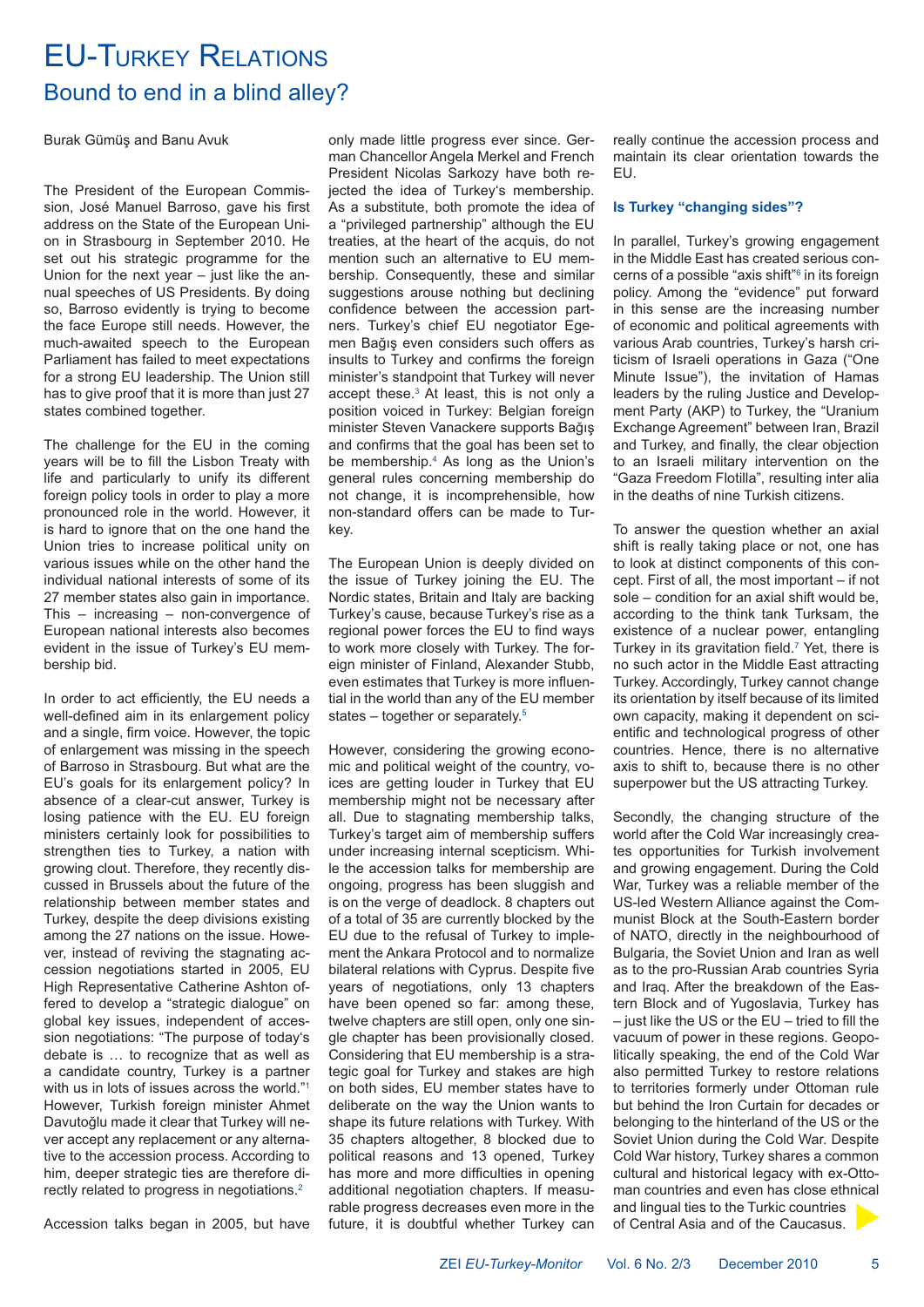According to Veysel Ayhan, Middle East advisor of the Middle East Center for Strategic Studies (ORSAM), Turkey only had few contacts behind the Iron Curtain and to the Middle East during the Cold War because of the dominance of the US or of the Soviet Union in these regions.<sup>8</sup> With the end of the Cold War, a window of opportunity opened for Turkey. The gaps of power in the Balkans, in the Caucasus, in Central Asia, caused by the dissolution of the USSR and of Yugoslavia, have to a certain extend been filled by Turkey, building on the mutual legacy and acting on the basis of close coordination with the West. Hence, the opportunity for a new balance of power after the end of bipolar stability enabled Turkey to play a more pronounced role in regions "where no Turk has gone" for decades.

Thirdly, the new doctrine as formulated by foreign minister Ahmet Davutoğlu ("Strategic Depth") has become a central government objective: Turkey strives for "zero problems" with and between Turkey's regional neighbours by entertaining good relations with these countries and acting as a mediator between them. After Turkey's outreach to the former "enemy states" Greece, Southern Cyprus, Bulgaria, Montenegro, Serbia, and Armenia as well as – Turkish and Iraqi – Kurds, the neighbouring Muslim countries are next on the agenda to establish good neighbourly relations and contacts.

Fourthly, the various economic and cultural ties between Turkey and the Arab world create an opportunity for societal (and transnational) influence in order to mutually build up a region still under – at least indirect – control of the US and the EU. Since American and European involvement in the Middle East is perceived by some as religiously motivated or kin to imperialism, Turkey – as a dominantly Muslim country – can stabilize both states and societies in the region by being closer to the hearts and minds of Muslim Arabs. In accordance to the Foundation for Economic and Social Studies in Turkey (TESEV), Turkey can be a role model for Arab countries because of its popularity and success, built on democracy and freedom.9

In order to play such a central role, Turkey has to undergo a deep and radical process of change and transition to a neo-Ottoman cultural and economic soft power with a strong but not anti-Western Muslim identity. This reform and transition process with effects on Turkey's internal and international affairs, is pursued by the Erdoğan government. Ioannis N. Grigoriadis (Bilkent/ ELIAMEP) confirms that the ruling Justice and Development Party is a reformist actor to change the domestic and external structure of Turkey.<sup>10</sup> This process is closely coordinated with the USA and the EU.

Both, the so-called "opening initiatives" (mainly unilateral concessions towards Armenia, Greek Cypriots, members of the Greek-Orthodox minority, PKK, the Iraqi Kurds etc.) and the waves of detention of obstructionist nationalist hardliners in the military, jurisprudence, bureaucracy, polity, media and economy serve the realisation of the "zero problem doctrine".

All this is well in line with US and European expectations. Even the referendum of 12 September 2010 on the reform of the Turkish constitution – giving the president more power against the Courts and in doing so, possibly paving the way for a transition to an authoritarian semi-presidential system – is welcomed by the West because it is likely to ensure the continuity of reforms even against a powerful status quo oriented nationalist opposition.

As some European media judge, recently introduced reforms have opened the way for an islamisation of Turkish national identity, putting Turkey in the position to get the sympathy of Muslim Arabs which is a central condition to really become an accepted, soft-power based leader in the region. According to the Theory of Hegemonic Stability, a powerful hegemon uses its power to uphold the existing system, even against resistance. As this is costly, the hegemon's "empire" can break apart. This challenge can currently be identified for the US: The forceful presence in the Middle East and vis-à-vis Muslim actors (Iraq, Afghanistan) – inter alia to ensure access to energy sources – creates substantial costs like concrete casualties, bad image, collateral damage and financial loss. Hence, the presence of a power acting peacefully and legitimate in the eyes of the societies and states concerned, can substantially reduce costs. In the current situation, if Turkey is perceived as Muslim and anti-Israeli, it can act as an agent of the principal US and as a sub-hegemon because it has enough reputation that allows it to be accepted by Arabs.

In the long run, Turkey might even take over regional leadership from states like Egypt and Jordan – having considerably lost reputation in the eyes of many anti-Western segments of the pan-Arab society – and keep them away from the influence of the Shiite revolutionary state of Iran. In this context, Turkey's moderate Islam and its limitation of anti-Israeli criticism to nonviolent, peaceful discourse and diplomatic initiatives can be seen as a decisive factor to prevent some frustrated Arab leaders and societies from becoming followers of Iran. In this sense, Turkey's ambition to play a more decisive role in the region, is in line with Western aims – consequently, there is no such thing as an axial shift in Turkish foreign policy, because Turkey's behaviour is mainly in line with US and EU

**interests** 

According to Hüseyin Bağcı, Middle East Technical University, Turkey's strategic importance for the EU increases visibly.<sup>11</sup> Europe is well aware of this development, but has considerable reservations when it comes to full membership. The European approach to Turkey is characterized by ambivalence: On the one side, Turkey is seen as an important partner, on the other side, European aloofness towards Turkey causes Turkey to also consider alternative options. Hence, the debate on an axial shift does not reflect the nature of a changing Turkey but rather reflects European fears of losing Turkey.<sup>12</sup>

**Perspectives**

Already by looking at voting and election processes, the European Union appears to be rather cumbersome, almost static, nonspontaneous and incapable of taking initiatives for action. It can also be assumed that the financial crisis will continue to have negative impacts on Europe, worsening Europe's reluctance. Charles Kupchan, Council on Foreign Relations, goes even as far as asserting the end of the project of European integration – caused by the economic and financial crisis and combined with a renationalization of Europe.<sup>13</sup> In order to prevent such an outcome, the EU needs to act much more coherently – internally as well as externally. Continuing inconsistencies have a deep and negative impact on the accession negotiations and therefore on relations with Turkey in general. However, most Europeans still have doubts if it comes to Turkish membership in the Union. By staying reserved, most of them seem to disregard, though, that today's Turkey is not similar to the Turkey that had signed the association agreement with the EEC in 1963. With its economic, geopolitical, political and cultural capabilities and opportunities, Turkey gains more and more importance – also for Europe. The fact that US President Barack Obama and British Prime Minister David Cameron held speeches in the Turkish National Assembly shortly after assuming office, underscores this importance of Turkey. Accordingly, as put forward by Ahmet Davutoğlu, the EU now has to decide whether it wants to be a continental or a global power.<sup>14</sup> Europe's current reluctance hints to the former, a clear-cut strategy to enable Turkey joining the Union would pave the way for the latter. But even then, currently discussed timeframes do not nourish hopes for fast progress: EU Enlargement Commissioner Stefan Füle has underlined that Turkey still has to take some decisive steps before possibly joining the Union.15 Füle's predecessor, Olli Rehn, believes that Turkey will still have to wait "10 to fifteen years",<sup>16</sup> Barroso assumes an accession not before 2021.17 According to Stefan Füle,

6 ZEI *EU-Turkey-Monitor* Vol. 6 No. 2/3 December 2010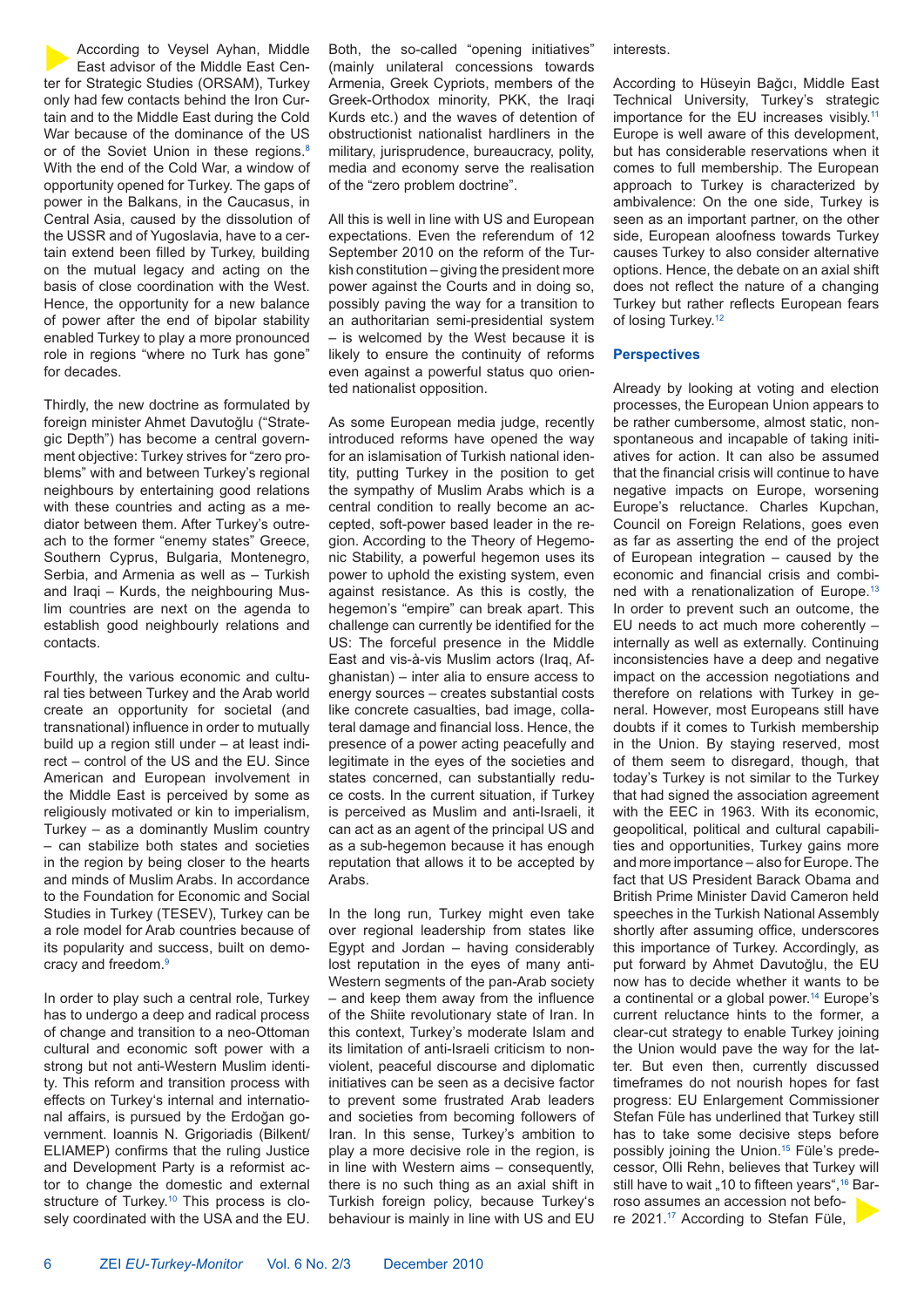Turkey's policy of "zero problems" has to be supplemented with further policies: zero problems during the negotiations, zero problems with inner structural reforms and zero tolerance if it comes to terrorism.18 However, whether accession around 2020 is realistic or not will not only depend on Turkey's accomplishment in implementing the acquis, but largely on the European definition of the EU's ambitions and the place Europe is willing to grant Turkey in this endeavour. As integration into the EU is of benefit to both sides, conditions should be set once and for all, and Turkey should be treated with fairness and respect.

1) DW-World: "Turkey's growing clout prompts debate on ties with the EU", in http://www.dw-world.de/ (11.09.2010, retrieved 07.12.2010).

2) Today's Zaman: "Ankara to EU: Deeper strategic ties depend on progress in negotiations", in http:// www.todayszaman.com (13.09.2010, retrieved 07.12.2010).

3) See Egemen Bağış' official website, "Vanackare: Turkey is a strategic partner for the EU", in http:// www.egemenbagis.com (retrieved 07.12.2010). 4) See ibid.

5) Financial Times: "Turkey can be a boon in Brus-

**O** provisionally closed

### ; urrent  $N$ egotiating Status

*No. Title of Chapter*

| $\mathbf{1}$   | Free movement of goods                                                          |
|----------------|---------------------------------------------------------------------------------|
| $\overline{2}$ | Freedom of movement for workers                                                 |
| 3              | Right of establishment and freedom to provide services                          |
| 4              | <b>COCOCOCO</b><br>Free movement of capital                                     |
| 5              | Public procurement                                                              |
| 6              | Company law                                                                     |
| $\overline{7}$ | Intellectual property law                                                       |
| 8              | Competition policy                                                              |
| 9              | <b>Financial services</b>                                                       |
| 10             | Information society and media                                                   |
| 11             | Agriculture and rural development                                               |
| 12             | Food safety, veterinary and phytosanitary policy                                |
| 13             | <b>Fisheries</b>                                                                |
| 14             | <b>Transport policy</b>                                                         |
| 15             | Energy                                                                          |
| 16             | <b>Taxation</b>                                                                 |
| 17             | Economic and monetary policy                                                    |
| 18             | <b></b><br><b>Statistics</b>                                                    |
| 19             | Social policy and employment                                                    |
| 20             | Enterprise and industrial policy                                                |
| 21             | Trans-European networks                                                         |
| 22             | Regional policy and coordination of structural instruments                      |
| 23             | Judiciary and fundamental rights                                                |
| 24             | Justice, freedom and security                                                   |
| 25             | Science and research                                                            |
| 26             | <b>Education and culture</b>                                                    |
| 27             | Environment                                                                     |
| 28             | Consumer and health protection                                                  |
| 29             | Customs union                                                                   |
| 30             | <b>External relations</b>                                                       |
| 31             | Foreign, security and defence policy                                            |
| 32             | <b>Financial control</b>                                                        |
| 33             | Financial and budgetary provisions                                              |
| 34             | Institutions                                                                    |
| 35             | Other issues                                                                    |
|                | Legend: $\bullet$ not yet opened<br>$\left(\bigcirc\right)$ suspended<br>opened |

post.com/ (29.08.2010, retrieved 07.12.2010).

sels", in http://www.ft.com (08.09.2010, retrieved

6) For a discussion of this assessment and the term itself see Mensür Akgün: Turkey: "What Axis Shift?", in: http://mondediplo.com/blogs/turkey-what-axis-sh

7) Celalettin Yavuz: "Why Turkey is Associated with an Axis Shift?", in http://www.turksam.org/en/a265.

8) Veysel Ayhan: "The Debate of Axis Shift and Turkey-Middle East Relations", in http://www.or sam.org.tr/en/showArticle.aspx?ID=233 (retrieved

9) Ihsan Bal: "Axis Shift or Boom of Self Confidence?", in http://www.turkishweekly.net/columnist/3362/axisshift-or-boom-of-self-confidence.html (06.07.2010,

10) Ioannis N. Grigoriadis: "Die erste muslimischdemokratische Partei? Die AKP und die Reform des politischen Islams in der Türkei", in Muriel Asseburg (ed.): Moderate Islamisten als Reformakteure?,

11) Hüseyin Bağcı and Bayram Sinkaya: "Büyük Ortadoğu Projesi ve AK Parti'nin Perspektifi". Akademik ORTADOĞU, 1/1 (2006), S. 21-37., in http:// www.akademikortadogu.com/belge/ortadogu1%20 makale/huseyin\_bagci\_bayram\_sinkaya.pdf (retrie-

12) This view is also supported by the 2010 Transat-

13) Charles Kupchan: "As nationalism rises, will the European Union fall?", in http://www.washington-

> )  $\bullet$

> > )

)

)

)

)  $\bullet$ 

)

) -

ift (09.07.2010, retrieved 07.12.2010).

html (18.06.2010, retrieved 07.12.2010).

07.12.2010).

07.12.2010).

Bonn 2008.

ved 07.12.2010).

lantic Trends survey.

retrieved 07.12.2010).

14) Turkish Daily Mail: "Turkish FM Says Turkey's EU Membership Kind of Test for EU", in http:// www.turkishdailymail.com/ (12.11.2010, retrieved 07.12.2010).

15) Euractiv: "Stefan Füle: Türkive'nin tam üyelik vakti gelmedi", in http://www.euractiv.com.tr (23.06.2010, retrieved 07.12.2010).

16) Die Welt: "Es wäre falsch, die Tür für immer zuzuschlagen", in http://www.welt.de/ (04/21/2008, retrieved 12/07/2010).

17) European Commission: "Interview with European Commission President Jose Manuel Barroso", http://ec.europa.eu/commission\_barroso/presi-<br>/pdf/interview\_20061015\_en.pdf (retrieved dent/pdf/interview\_20061015\_en.pdf. 10/05/2009)

18) Euractiv: "Füle: Ankara's foreign policy , expanding faster than Turkish Airlines'", in http://www.euractiv.com (07/01/20010, retrieved 12/07/2010).

*Assistant Professor Burak Gümüş, PhD, Trakya University, Faculty for Economics and Administrative Sciences, Department for Public Administration, Division for Political and Social Sciences.*

*Banu Avuk, M.A., Political Scientist, Consultant (Public & Private Sector).*

Ralf Hepp and Jürgen von Hagen: Fiscal Federalism in Germany: Stabilization and Redistribution Before and After Unification, ZEI Working Paper, B 02/2010.

Ralf Hepp and Jürgen von Hagen: Interstate Risk Sharing in Germany: 1970- 2006, ZEI Working Paper, B 03/2010.

Wilhelm Hankel, Andreas Hauskrecht and Bryan Stuart: The Euro-Project at Risk, ZEI Working Paper, B 04/2010.

*ZEI Working Papers are available on www.zei.de.*

\* \* \*

Uwe Leonardy: Is the European Federation a "Mission Impossible"?, ZEI Discussion Paper, C 201/2010.

Günther H. Oettinger: Europeanising EU Energy Policy, ZEI Discussion Paper, C 202/2010.

*ZEI Discussion Papers are available on www.zei.de.*

\* \* \*

Ludger Kühnhardt: Europa: Innere Verfassung und Wende zur Welt. Standortbestimmung der Europäischen Union, Schriften des Zentrum für Europäische Integrationsforschung 72, Baden-Baden: Nomos 2010, 359 pages, ISBN: 978-3- 8329-5497-0.

Data as of December 2010